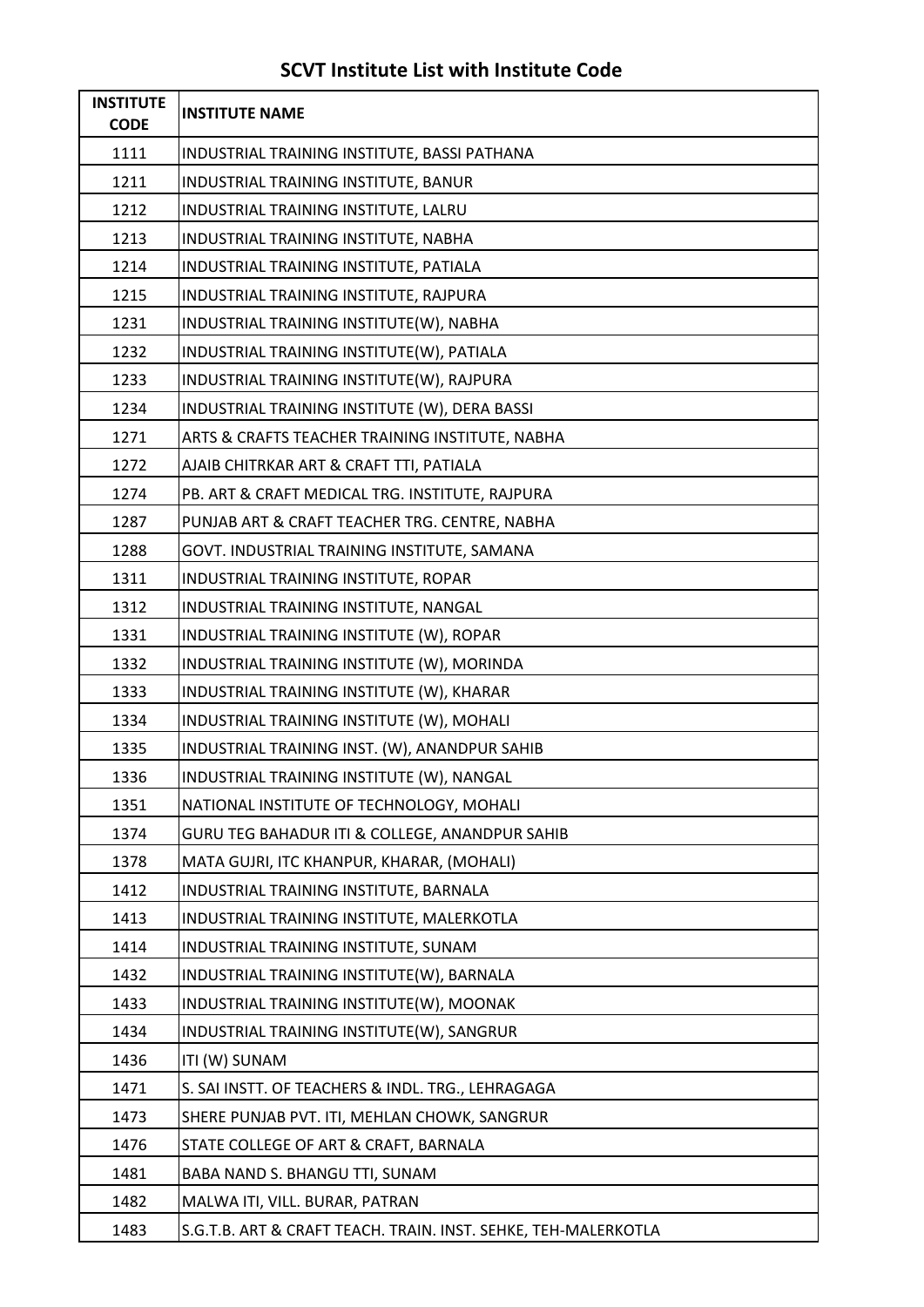| <b>INSTITUTE</b><br><b>CODE</b> | <b>INSTITUTE NAME</b>                               |
|---------------------------------|-----------------------------------------------------|
| 1484                            | PARMESHWAR INST. OF TECH. STUDY, MALERKOTLA         |
| 1485                            | G.T.B. INSTITUTE OF IND. TRAINING, BHADAUR(BARNALA) |
| 1486                            | MODERN ART & CRAFT, DHURI(SANGRUR)                  |
| 1487                            | GYAN SAGAR ITC, BANARSI, KHANOURI(SANGRUR)          |
| 2112                            | INDUSTRIAL TRAINING INSTITUTE, GUJJARWAL            |
| 2113                            | INDUSTRIAL TRAINING INSTITUTE, JASSOWAL KULLAR      |
| 2114                            | INDUSTRIAL TRAINING INSTITUTE, LUDHIANA             |
| 2115                            | INDUSTRIAL TRAINING INSTITUTE, OTALON               |
| 2116                            | INDUSTRIAL TRAINING INSTITUTE, MANUKE               |
| 2117                            | INDUSTRIAL TRAINING INSTITUTE, SAMRALA              |
| 2118                            | TEXTILE CHEMISTRY & KNITT. TECHNOLOGY, LUDHIANA     |
| 2131                            | INDUSTRIAL TRAINING INSTITUTE(W), JAGRAON           |
| 2132                            | INDUSTRIAL TRAINING INSTITUTE(W), LUDHIANA          |
| 2133                            | INDUSTRIAL TRAINING INSTITUTE(W), KHANNA            |
| 2134                            | INDUSTRIAL TRAINING INSTITUTE(W), SAMRALA           |
| 2153                            | HINDUSTAN MARINE ELECTRONICS INSTITUTE, LUDHIANA    |
| 2174                            | BHAGAT NAMDEV ITC, VILL. RATTANHERI, KHANNA         |
| 2178                            | SBMS GOVT. ITI, MALOUD, LUDHIANA                    |
| 2211                            | NDUSTRIAL TRAINING INSTITUTE, NAKODAR.              |
| 2231                            | INDUSTRIAL TRAINING INSTITUTE(W), JALANDHAR         |
| 2232                            | INDUSTRIAL TRAINING INSTITUTE(W), PHILLAUR          |
| 2233                            | INDUSTRIAL TRAINING INSTITUTE(W), BHOGPUR           |
| 2235                            | INDUSTRIAL TRAINING INSTITUTE(W), KARTARPUR         |
| 2251                            | GURU RAVI DAS ART & CRAFT INSTT., JALANDHAR         |
| 2257                            | ART & CRAFT INSTITUTE (MEHR CHAND), JALANDHAR       |
| 2275                            | M.S. INDUSTRIAL TRAINING CENTER, JALANDHAR          |
| 2311                            | INDUSTRIAL TRAINING INSTITUTE, NAWANSHEHAR          |
| 2312                            | INDUSTRIAL TRAINING INSTITUTE, SOONDH               |
| 2331                            | INDUSTRIAL TRAINING INSTITUTE (W), NAWANSHAHR       |
| 2351                            | D.A.N.COLLEGE OF ART AND CRAFT, NAWAN SHAHER.       |
| 2412                            | INDUSTRIAL TRAINING INSTITUTE, HARIANA              |
| 2413                            | INDUSTRIAL TRAINING INSTITUTE, HOSHIARPUR           |
| 2415                            | INDUSTRIAL TRAINING INSTITUTE, TALWARA              |
| 2416                            | INDUSTRIAL TRAINING INSTITUE(SC), GARH SHANKAR      |
| 2431                            | INDUSTRIAL TRAINING INSTITUTE(W), HOSHIARPUR        |
| 2432                            | INDUSTRIAL TRAINING INSTITUTE(W), URMUR TANDA       |
| 2454                            | MANAV SEWA INDUSTRIAL TRAINING CENTRE, HOSHIARPUR   |
| 2461                            | MATA VIDYAWATI MEM. IND. TRG. CEN. MUKERIAN(HSP)    |
| 2462                            | KARTAR KAUR INDUSTRIAL TRG. INST., MUKERIAN         |
| 2472                            | DESH BHAGAT TECH COLL, NEW FATHEHGARH, HOSHIARPUR   |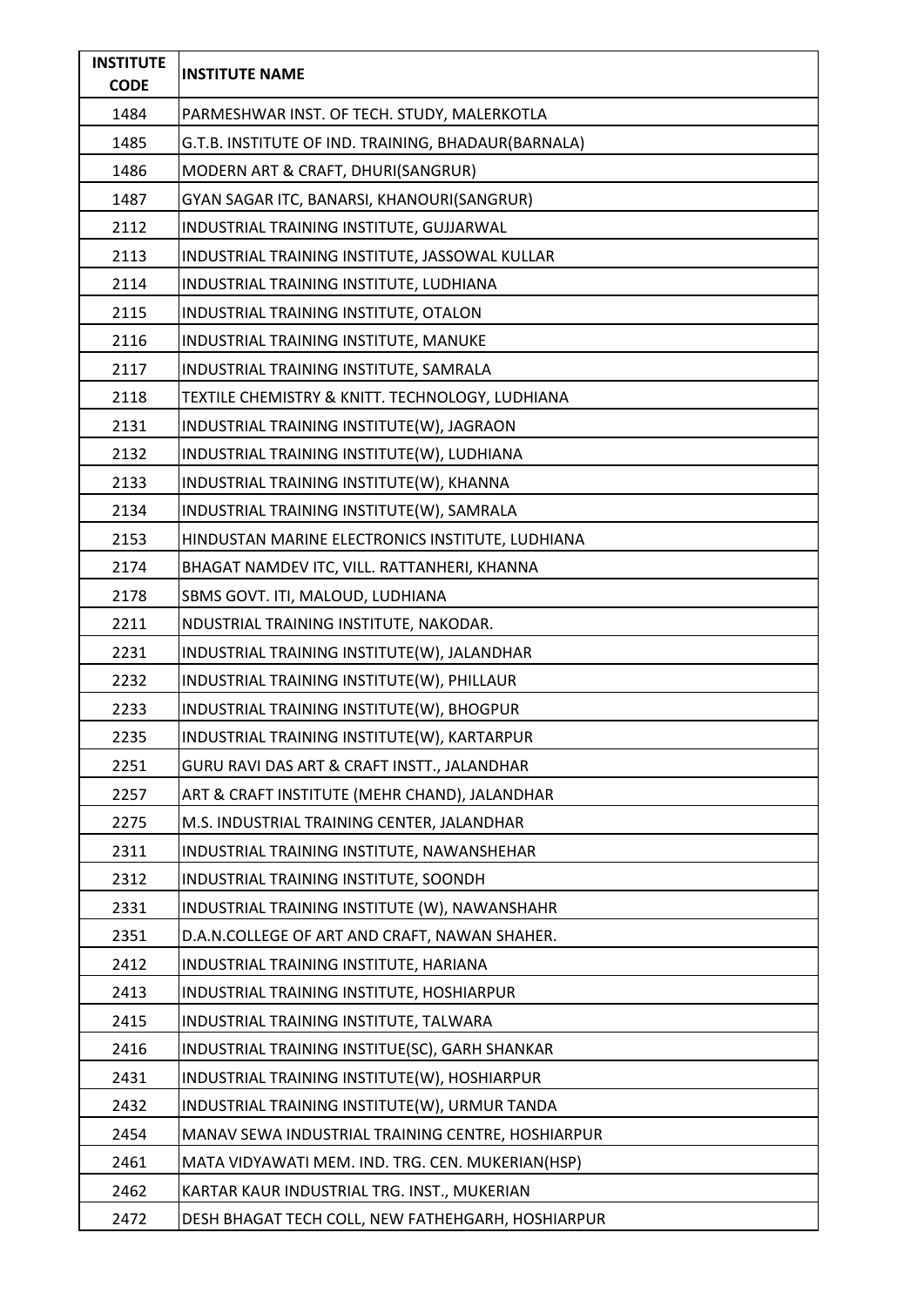| <b>INSTITUTE</b><br><b>CODE</b> | <b>INSTITUTE NAME</b>                                    |
|---------------------------------|----------------------------------------------------------|
| 2479                            | GOVT. INDUSTRIAL SCHOOL(BOYS), HOSHIARPUR                |
| 2511                            | INDUSTRIAL TRAINING INSTITUTE, MOGA                      |
| 2531                            | INDUSTRIAL TRAINING INSTITUTE(W), MOGA                   |
| 2532                            | INDUSTRIAL TRAINING INSTITUTE(W), CHUHARCHAK             |
| 2553                            | LLRM ITC, AJITWAL(MOGA)                                  |
| 2556                            | PUNJAB INST. OF TECHNICAL EDUCATION, MOGA                |
| 2557                            | IDEAL ITC, V.P.O. MANUKE GILL, (MOGA)                    |
| 2559                            | NATIONAL Pvt. Ind. Trg Inst., Ludhiana Side, Distt. Moga |
| 2572                            | SHILP KALA ITC, MOGA                                     |
| 2575                            | M.S.D. ART & CRAFT TEACH. TRAIN. INST., MOGA             |
| 2578                            | SITA RAM MEMORIAL ITC, VPO FATEHGARH PANJTOOR, MOGA      |
| 3111                            | INDUSTRIAL TRAINING INSTITUTE, AJNALA                    |
| 3113                            | INDUSTRIAL TRAINING INSTITUTE, BABA BAKALA               |
| 3115                            | INDUSTRIAL TRAINING INSTITUTE, LOPOKE                    |
| 3116                            | INDUSTRIAL TRAINING INSTITUTE, PATTI                     |
| 3117                            | INDUSTRIAL TRAINING INSTITUTE, RANIKE                    |
| 3118                            | INDUSTRIAL TRAINING INSTITUTE, SARHALI                   |
| 3131                            | INDUSTRIAL TRAINING INSTITUTE(W), AMRITSAR               |
| 3132                            | INDUSTRIAL TRAINING INSTITUTE(W), JANDIALA GURU          |
| 3133                            | INDUSTRIAL TRAINING INSTITUTE(W), TARAN TARAN            |
| 3135                            | INDUSTRIAL TRAINING INSTITUTE(W), RAYYA                  |
| 3136                            | GOVT. INSTITUTE FOR GARMENT TECHNOLOGY, AMRITSAR         |
| 3151                            | DAYANAND INDUSTRIAL TRAINING CENTRE, AMRITSAR            |
| 3152                            | K.S.D. SINGH ITI CHATI WIND GATE, AMRITSAR               |
| 3153                            | ALL INDIA WOMEN CONFERENCE, AMRITSAR                     |
| 3157                            | BABA KHARAK S. BABA DARSHAN S. ITI(W)BIR SAHIB, AMRITSAR |
| 3162                            | SEWA. DEVI S.D. ITI, TARAN TARAN                         |
| 3171                            | ART & CRAFTS TTI, HALL GATE, AMRITSAR                    |
| 3173                            | TAGORE TRG. INSTT. OF ARTS & CRAFTS, AMRITSAR            |
| 3176                            | G.H. INST. OF ENGG. TECHNOLOGY, TARN TARAN               |
| 3189                            | GOVT ITI RANJIT AVENUE, AMRITSAR                         |
| 3212                            | INDUSTRIAL TRAINING INSTITUTE, BATALA                    |
| 3213                            | ITI (SC), FATEHGARH CHURIAN                              |
| 3214                            | INDUSTRIAL TRAINING INSTITUTE, GURDASPUR                 |
| 3215                            | INDUSTRIAL TRAINING INSTITUTE, KALANAUR                  |
| 3216                            | INDUSTRIAL TRAINING INSTITUTE, QUADIAN                   |
| 3217                            | INDUSTRIAL TRAINING INSTITUTE, BAMIAL                    |
| 3218                            | INDUSTRIAL TRAINING INSTITUTE, PATHANKOT                 |
| 3231                            | INDUSTRIAL TRAINING INSTITUTE(W), GURDASPUR              |
| 3232                            | INDUSTRIAL TRAINING INSTITUTE(W), DERA BABA NANAK        |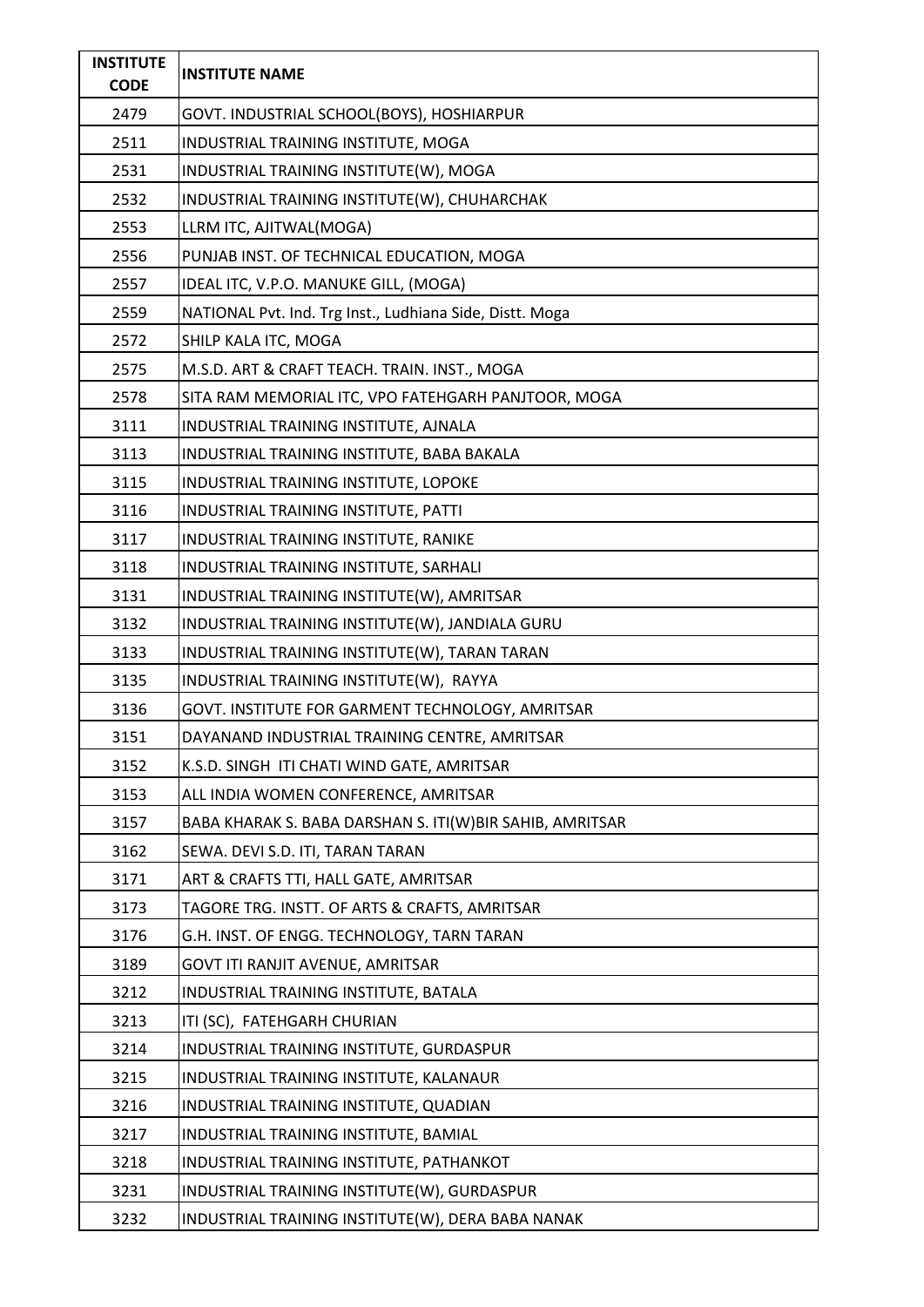| <b>INSTITUTE</b><br><b>CODE</b> | <b>INSTITUTE NAME</b>                                    |
|---------------------------------|----------------------------------------------------------|
| 3233                            | INDUSTRIAL TRAINING INSTITUTE(W), PATHANKOT              |
| 3234                            | ITI (W) FATEHGARH CHURIAN, GURDASPUR                     |
| 3251                            | ARYA MAHILA CRAFT SCHOOL QILLA MANDI BATALA.             |
| 3253                            | JASWANTI INDUSTRIAL SCHOOL(GIRLS), QUADIAN               |
| 3259                            | KARTAR ITI, VILL. PHANGRIAN, BALSUA PULLI                |
| 3272                            | HASTA SHILPA INDUSTRIAL TRG. CENTRE, BATALA              |
| 3275                            | GURU TEG BAHADUR ITI COLLEGE, DHARIWAL                   |
| 3276                            | GURU NANAK ART & CRAFT INSTT. MADOWAL                    |
| 3277                            | SMILE ART & CRAFT INSTITUTE, BATALA                      |
| 3278                            | GOBIND ART & CRAFT INSTITUTE, GURDASPUR                  |
| 3279                            | SAI MAA ART & CRAFT TEACHER TRG. INST. GURDASPUR         |
| 3280                            | UNIVERSAL TECH. & VOCATIONAL CENTRE, DHARIWAL            |
| 3283                            | VIVEKANAND I.T.C., VILL KOT, TEH. DHARKALAN              |
| 3284                            | SHIVALIK TECH. INST. TRIMOR ROAD, GURDASPUR              |
| 3314                            | INDUSTRIAL TRAINING INSTITUTE, TALWANDI CHAUDHRIAN       |
| 3315                            | GOVT. I.T.I, KAPURTHALA                                  |
| 3318                            | ITI MAQSUDPUR(KAPURTHALA)                                |
| 3331                            | INDUSTRIAL TRAINING INSTITUTE (W), KAPURTHALA            |
| 3332                            | INDUSTRIAL TRAINING INSTITUTE (W), Sultanpur Lodhi       |
| 3333                            | INDUSTRIAL TRAINING INSTITUTE(W), PHAGWARA               |
| 3352                            | INDUSTRIAL TRAINING CENTRE, PHAGWARA                     |
| 3372                            | GURU RAM DASS ITI, KAPURTHALA                            |
| 4111                            | INDUSTRIAL TRAINING INSTITUTE, BATHINDA                  |
| 4131                            | INDUSTRIAL TRAINING INSTITUTE(W), BATHINDA               |
| 4132                            | INDUSTRIAL TRAINING INSTITUTE(W), RAMPURA PHUL           |
| 4154                            | BABA FARID ITC, KOT SHAMIR, BATHINDA                     |
| 4172                            | INDIAN INDUSTRIAL TRAINING INSTITUTE, BATHINDA           |
| 4173                            | UNIQUE ART & CRAFT TTI, BATHINDA                         |
| 4189                            | HARI MEMORIAL ADARSH PVT. ITI, SHEIKHPURA, TALWANDI SABO |
| 4211                            | INDUSTRIAL TRAINING INSTITUTE, FARIDKOT                  |
| 4212                            | INDUSTRIAL TRAINING INSTITUTE(SC), FARIDKOT              |
| 4213                            | INDUSTRIAL TRAINING INSTITUTE, JAITO                     |
| 4214                            | SHEKH FARID ITC, KOTAKPURA(FARIDKOT)                     |
| 4232                            | INDUSTRIAL TRAINING INSTITUTE(W), KOTAKPURA              |
| 4271                            | SHAHEED BHAGAT SINGH ART & CRAFT INST(FARIDKOT)          |
| 4272                            | SHEIKH FARID ITI FOR ARTS & CRAFTS TTC, FARIDKOT         |
| 4275                            | S. BHAGAT S. TECH. INSTITUTE, FARIDKOT                   |
| 4311                            | INDUSTRIAL TRAINING INSTITUTE, BUDHLADA                  |
| 4313                            | INDUSTRIAL TRAINING INSTITUTE (SC), MANSA                |
| 4372                            | DASHMESH INST. OF TECH. EDU. MALAKPUR KHIALA(MANSA)      |